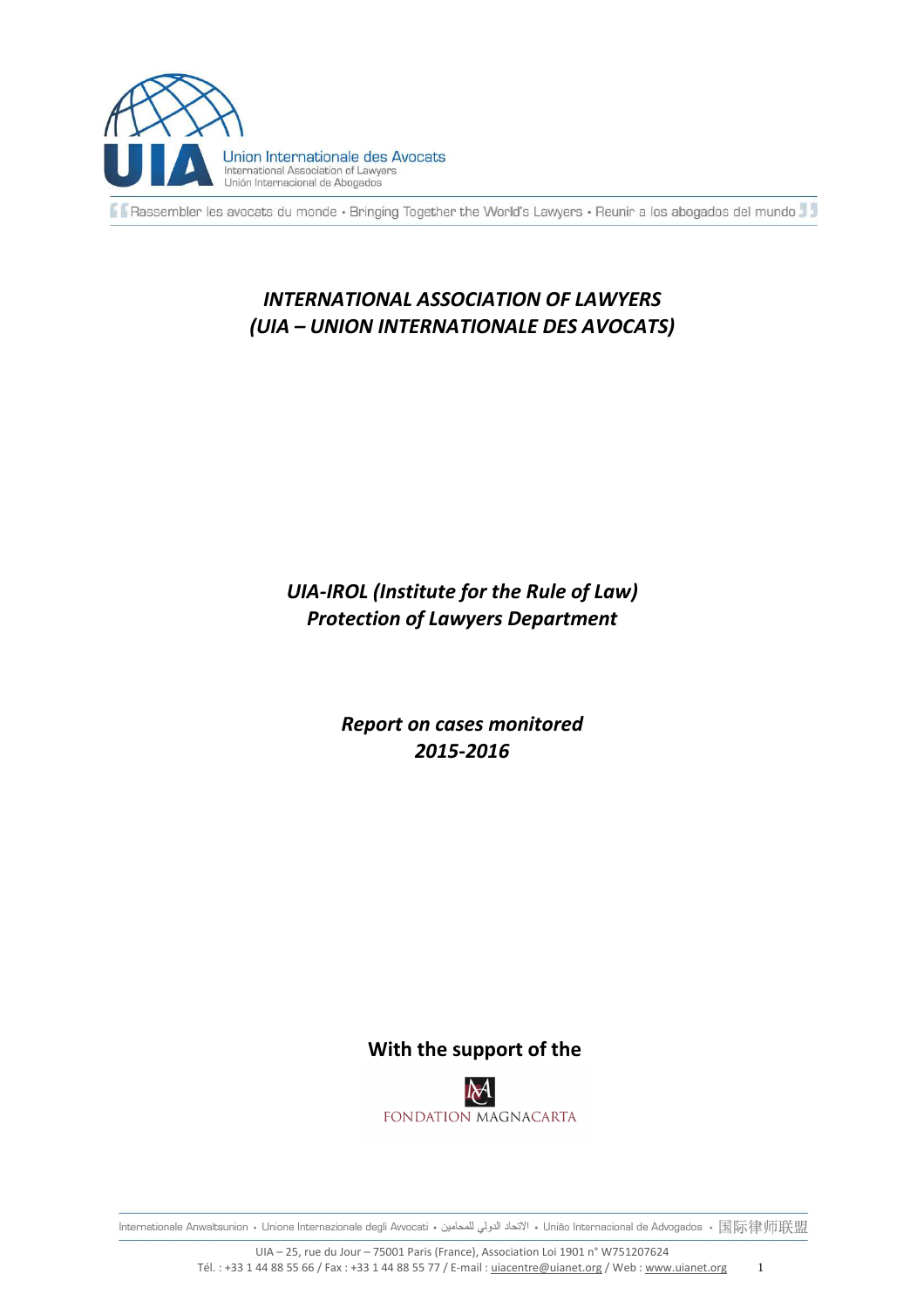# *INTRODUCTION*

Between November 2015 and October 2016, the UIA-IROL's Human Rights and Protection of Lawyers Committee addressed the following situations within the context of "Protection of Lawyers"<sup>1</sup>:

- a) Repeated and improper application and manipulation of systems in charge of granting and renewing professional licenses against lawyers, especially those involved in the defence of human rights and in sensitive cases.
- b) Judicial harassment, combined with the identification of lawyers with their clients or the cause/case of their clients, either by the authorities or the public, especially when dealing with sensitive cases (terrorism, corruption, drug trafficking). For example, the use of anti-terrorism laws, in particular, is a repressive tool widely used against lawyers, whereby, interpreting these provisions broadly, the authorities go so far as to criminalise behaviours that are legitimately related to the defence of clients.
- c) Attacks on the immunity of pleading, through disciplinary, civil and/or criminal proceedings, in particular by characterizing comments made by lawyers in the defence of their clients as defamatory and/or by prosecuting lawyers for "contempt of court" for making comments.
- d) Attacks on the freedom of expression of lawyers, in particular through restrictions or sanctions on the use of the media and/or social networks to denounce human rights violations and malfunctions in the justice system; such measures are frequently used and increasingly so when elections approach.
- e) The use of smear campaigns against the work done by lawyers, especially when their actions are intended to publicise mass violations of human rights or when their mode of action is through the use of international systems for the protection of human rights.
- f) The failure to implement adequate measures of protection for lawyers facing threats, despite binding decisions requiring such protections.
- g) Interference with the independence of bar associations via attacks against their Presidents, the establishment of parallel bars or the adoption of legislation to control the composition of membership and management and their activities.

 $\overline{a}$ 

<sup>&</sup>lt;sup>1</sup> This report is therefore not related to other UIA activities in the human rights field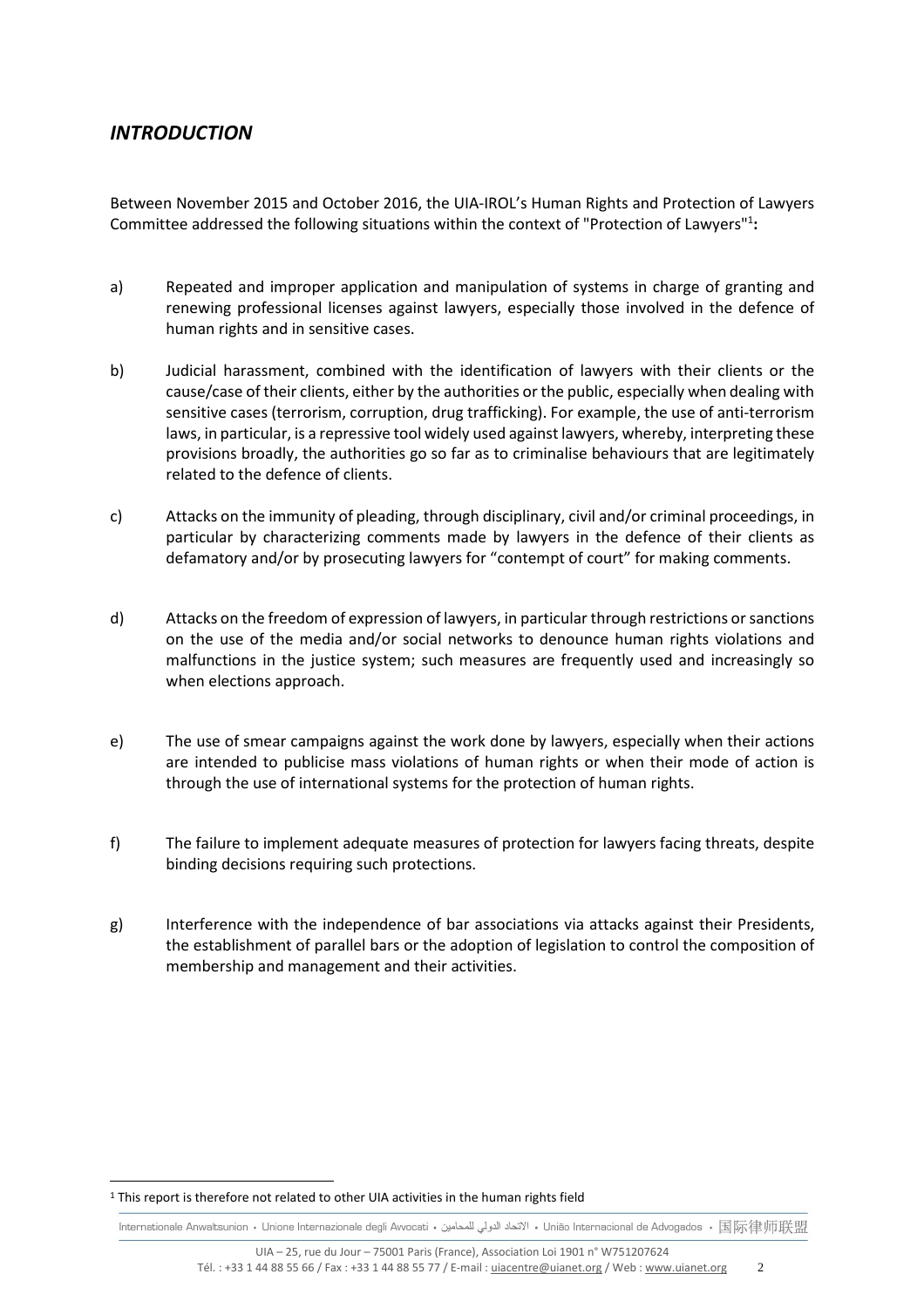

**A. HONDURAS – January 22, 2016 – Day of the Endangered Lawyer** 

Since the 2009 coup d'état, serious human rights violations, committed on a large scale, have strongly affected the Honduran people. The lack of an appropriate response from the government, given the gravity of the situation, has been widely condemned by the United Nations and the Inter-American Commission on Human Rights.

Lawyers, too, have been victimized by this situation. As the National Human Rights Commission (known in Spanish as CONADEH) often recalls, the practice of law itself generates risks.

According to the NHRC's data, at least 115 cases of violent death of law professionals (lawyers, judges and public prosecutors) have been recorded, and at least two lawyers seek the Bar's protection every day<sup>2</sup>. The Special Rapporteurs of the UN and IACHR recently stated that Honduras had become one of the most dangerous countries for human rights activists<sup>3</sup>.

The vast majority of these murders were committed with a firearm, and in more than 90% of the cases the perpetrator or perpetrators of these crimes remain unpunished, most often due to omissions and/or failures in the investigation.

There are diverse causes of these crimes. A lawyer is often held responsible for the malfunctioning of the justice system or simply because the judge ruled in favour of the opposing party. Professional failures are also considered valid grounds for attacks.

 $\overline{a}$ 

<sup>2</sup>http://conadeh.hn/conadeh-cah-definen-estrategias-para-combatir-la-impunidad-y-evitar-nuevas-tragedias-contraabogados/

<sup>3</sup>http://www.ohchr.org/EN/NewsEvents/Pages/DisplayNews.aspx?NewsID=20397&LangID=E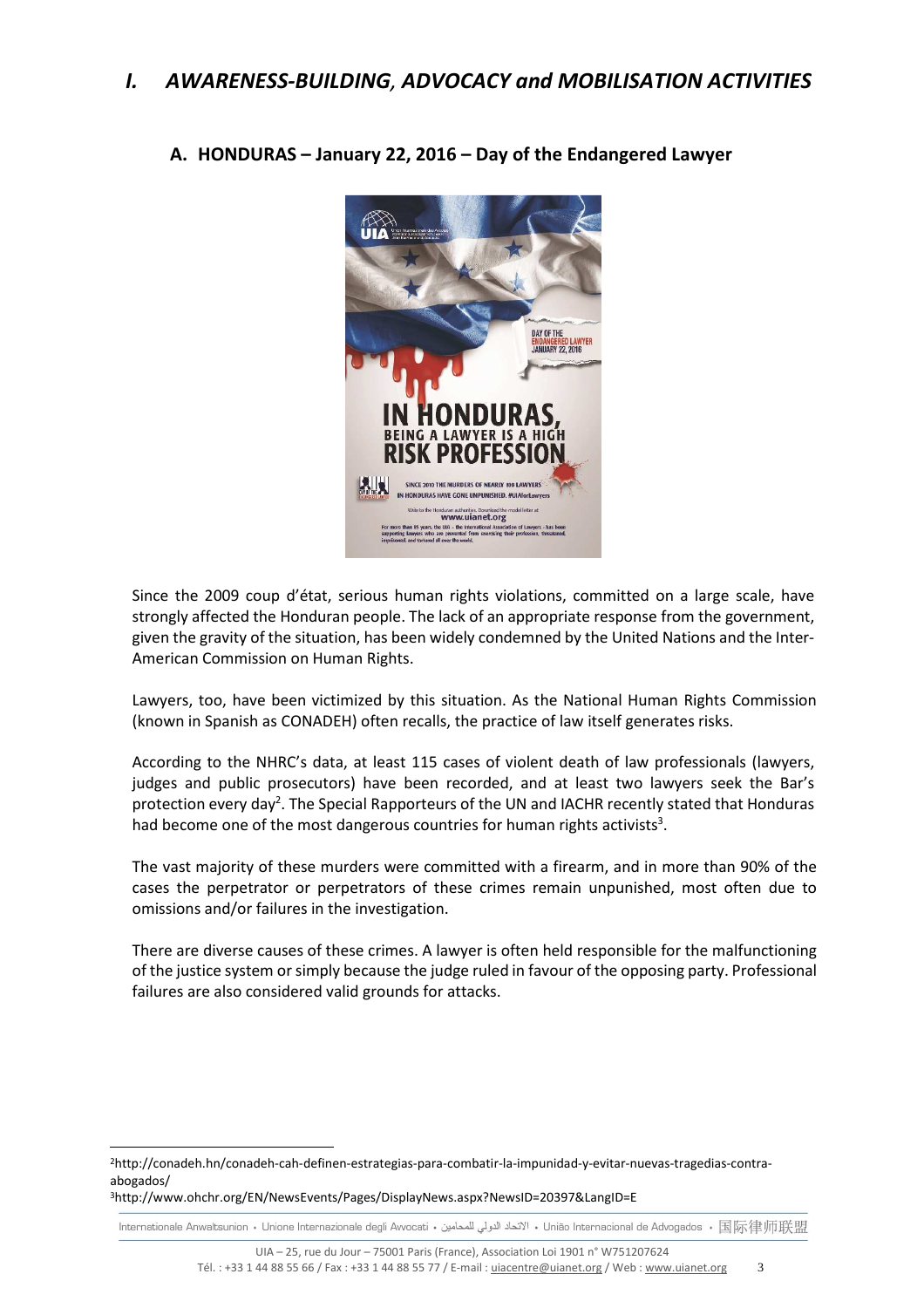The gravity of the condition of lawyers in Honduras drew the attention of the organisers of the Day of the Endangered Lawyer<sup>4</sup>, who dedicated the day in 2016 to Honduras. Meetings with the authorities made it possible to start a dialogue. Specific support methods need to be put in place, since the current priority for lawyers is to get training for the protection of their physical and mental integrity.

It is essential today for the authorities to abide by their obligations, especially by adopting measures for the implementation of the 2015 Act, which included provisions mandating the protection of human rights activists, journalists, broadcasters and others working in the justice system.

The UIA, which has supported the Day of the Endangered Lawyer since its inception, has actively mobilised around this event by:

- Creating a poster that was used by most of the organisations participating in the event
- Asking to meet the Honduran authorities in Paris
- Sending calls to action to its individual and collective members
- Organizing an online petition

 $\overline{a}$ 

- Publishing an article on January 22 in the Honduran newspaper, *La Tribuna*, aimed at raising public awareness about the situation of lawyers in the country.
- Launching a brainstorming process on long-term support for Honduran lawyers.





<sup>&</sup>lt;sup>4</sup>The Day of the Endangered Lawyer is a call to all European lawyers to protest in their robes in front of the embassy of the country in which lawyers are facing threats because of their professional practice. The country targeted is chosen every year in accordance with different criteria, including the topicality and magnitude of the threat. The Day has been organised 5 times at the initiative of the European Democratic Lawyers Association (AED - EDL).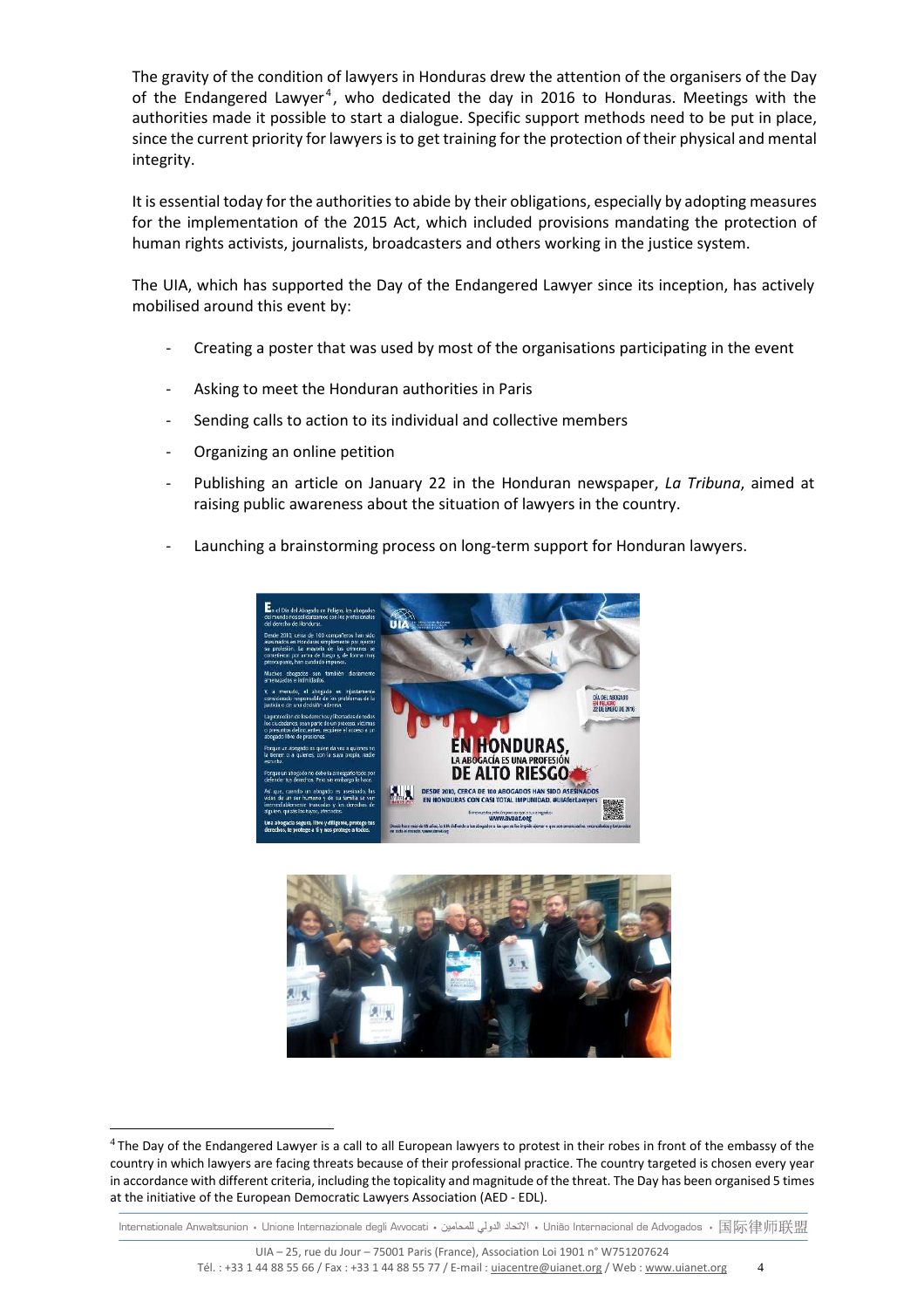# **B. SAUDI ARABIA: WALEED ABU AL KHAIR (see below also, Point II)**



Waleed Abu Al-Khair, the recipient of the 2015 Ludovic Trarieux Prize, is a human rights defender, a lawyer by training, and the Director of the Monitor of Human Rights in Saudi Arabia.

Since March 2012, Waleed Abu Al-Khair has been continuously targeted by the Saudi authorities<sup>5</sup>. The Saudi government refused to register his association and also rejected his application for registration as a lawyer. However, as permitted by Saudi law, he represented numerous clients in court, including:

- Samar Badawi, imprisoned in 2010 for disobeying her father; she is one of the most wellknown activists for the equality of women in Saudi Arabia. In 2012, she received the International Women of Courage Award, sponsored by the Secretary of State of the United States. She later became the wife of Mr. Abu Al-Khair.
- Abd al-Rahman al-Shumairi, a retired teacher, was among the "Jeddah reformers," a group of a dozen people known for their public statements calling for political reforms and the respect of human rights in Saudi Arabia, arrested in 2007 for having "raised money for terrorism."
- Raif Badawi, a famous Saudi blogger, sentenced in May 2014 to ten years in prison, 1,000 lashes and a fine of 1 million Saudi Riyals for allegedly insulting religious leaders by creating and administering a website.

Like other international organisations, the UIA has been following this case with great commitment and has engaged in significant advocacy for the release of Waleed Abu Al Khair. It is in regular contact with his lawyer and seeks changes to the position adopted by Saudi authorities. Saudi authorities have not yet responded to the UIA's appeals. The UIA hopes to send a mission to Saudi Arabia and to meet with members of the government as well as civil authorities in charge of human rights in order to address the UIA's human rights concerns.

 $\overline{a}$ 

<sup>&</sup>lt;sup>5</sup> In 2012, the Saudi Interior Minister confirmed its previously-imposed ban on travel by Mr. Waleed Abu Al Khair. The measure was allegedly dictated by "reasons of security."

lnternationale Anwaltsunion • Unione Internazionale degli Avvocati • الاتحاد الدولي للمحامين • União Internacional de Advogados • 国际律师联盟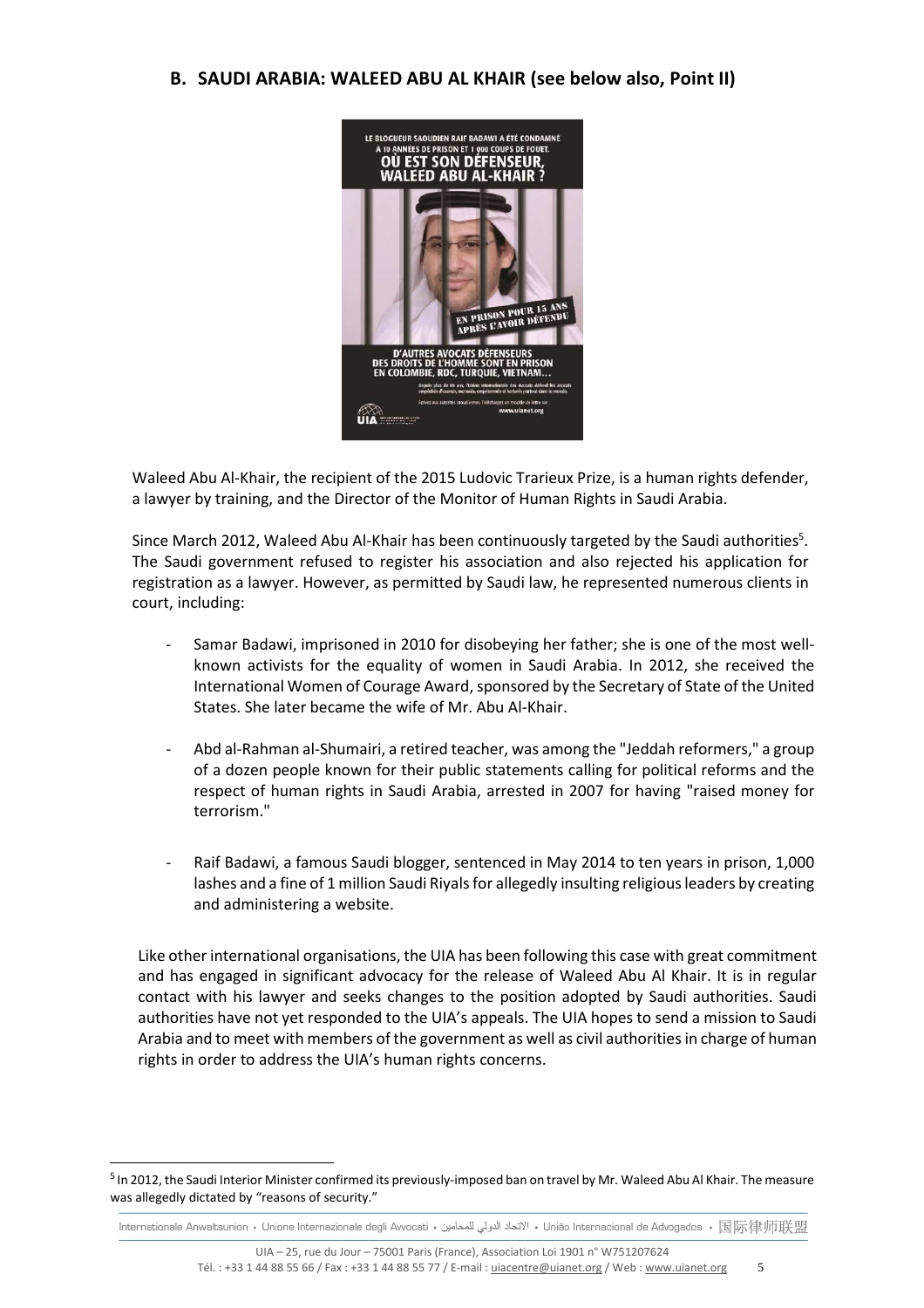# *II. MONITORING OF CASES AND SUPPORT TO BARS AND LAWYERS ON THE GROUND*

# **AFRICA**

# *1. ANGOLA*

### *Arrest of Mr. Arão Bula Tempo*

On October 22, 2015, Mr. Arão Bula Tempo, a lawyer and President of the Provincial Council of the Bar Association of Angola in Cabinda, was charged with attempting to "collaborate with foreigners to force the Angolan State" (maximum penalty of 5 years in prison) and with rebellion (maximum penalty of 12 years in prison). The two charges were categorised as crimes against State security.

He was arrested on March 14, 2015 and was granted a conditional release two months later.

At the start of the proceedings, he was alleged to have invited journalists from the Republic of Congo to cover a peaceful demonstration – which he had helped to organise – against what organisers saw as poor governance and corruption.

On March 6, 2015, in his inaugural speech as President of the Provincial Council of the Bar, Mr. Arão Bula Tempo had stressed the necessity of independence for lawyers in Cabinda and in other regions of the country.

The UIA has written repeatedly to the Angolan National Bar Leader to inform him that it was actively monitoring his case.

On July 11, 2016 the Provincial Court of Cabinda dropped the charges against Mr. Arão Bula Tempo for lack of evidence. Throughout the proceedings, Mr. Arão Bula Tempo had received direct support from the Cabinda Bar.

# 2. *BURKINA FASO*

# *Prosecution of former Bar President Mamadou Traoré*

On April 25, 2016, the former Burkina Faso Bar Leader, Mamadou Traoré, was arrested in Ouagadougou. He was incarcerated in the Army Remand Home (MACA – "Maison d'arrêt de correction des armées"), following the hearing.

Mr. Traoré was charged by the military investigating judge with "endangering State security", "complicity in undermining State security," "intentional assault and battery, complicity to intentional assault and battery". The facts underlying the accusations were related to the failed September 2015 coup d'état.

The procedural lapses that had occurred, in particular during Mr. Traoré's arrest, were denounced, especially by the Conference of Bar Associations of the West African Economic and Monetary Union (WAEMU), which noted that mandatory consultation with the Bar President did not take place before the arrest.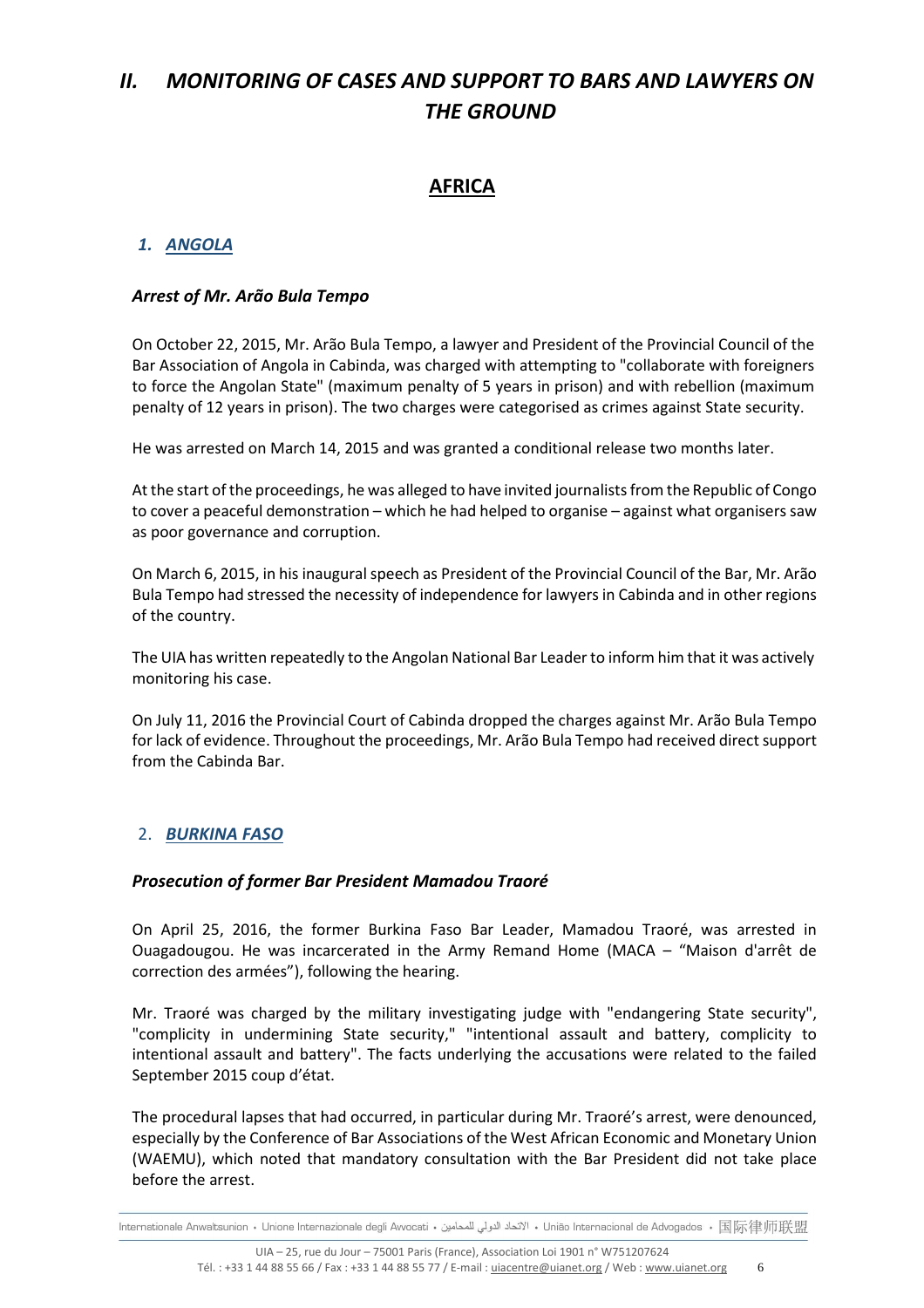Mr. Traoré was released on bail on June 6, 2016. The UIA shall continue to monitor this case carefully.

# *3. KENYA*

# *Murder of the lawyer, Willie Kimani*

Mr. Willie Kimani, a lawyer with the NGO, International Justice Mission, Josphat Mwendwa, one of his clients, and their taxi driver were found dead in a river 73 kilometres northeast of Nairobi. The three men had disappeared on June 23, 2016, just after a court hearing in Mavoko, about 60 kilometres southeast of Nairobi. They were said to have been abducted by agents of the administrative police.

Willie Kimani was representing Mr. Mwenda, who had filed a complaint against a Kenyan police officer for harassment.

Mr. Kimani had defended many political prisoners and victims of government abuse in Kenya.

The UIA sent a letter to the Law Society of Kenya (LSK) to express its solidarity with the victims and the LSK members, and to support the actions undertaken by the representatives of the profession.

In August 2016, the Nairobi High Court concluded that Willie Kimani and the other two men had actually been victims of enforced disappearance, before being killed by the police. Four police officers were prosecuted for murder.

# *4. DEMOCRATIC REPUBLIC OF CONGO*

# *Assassination of Mr. Jean Kisumbule Muteba*

On February 20, 2016, Mr. Jean Kisumbule Muteba, a lawyer with the Bar of Kinshasa/Gombe, was murdered in front of his family by unidentified persons in the municipality of Bandalungwa in Kinshasa. The exact reasons for the murder are still unknown.

The UIA sent a letter to Mr. Edouard Mukendi Kalambayi, the Kinshasa/Gombe Bar President, expressing its support for the appeal he had made to the competent authorities so that all possible light be shed on the crime of Mr. Kisumbule Muteba's murder.

On March 2, 2016, many lawyers took part in a peaceful protest march, denouncing the insecurity to which they were exposed in the practice of their profession. On this occasion, Bar President Mukendi Kalambayi publicly announced a number of commitments made by the Congolese authorities, concerning both the investigation and prosecution of the perpetrators of Mr. Kisumbule Muteba's murder and the adoption of measures to raise awareness about the profession and ensure some security to lawyers facing threats.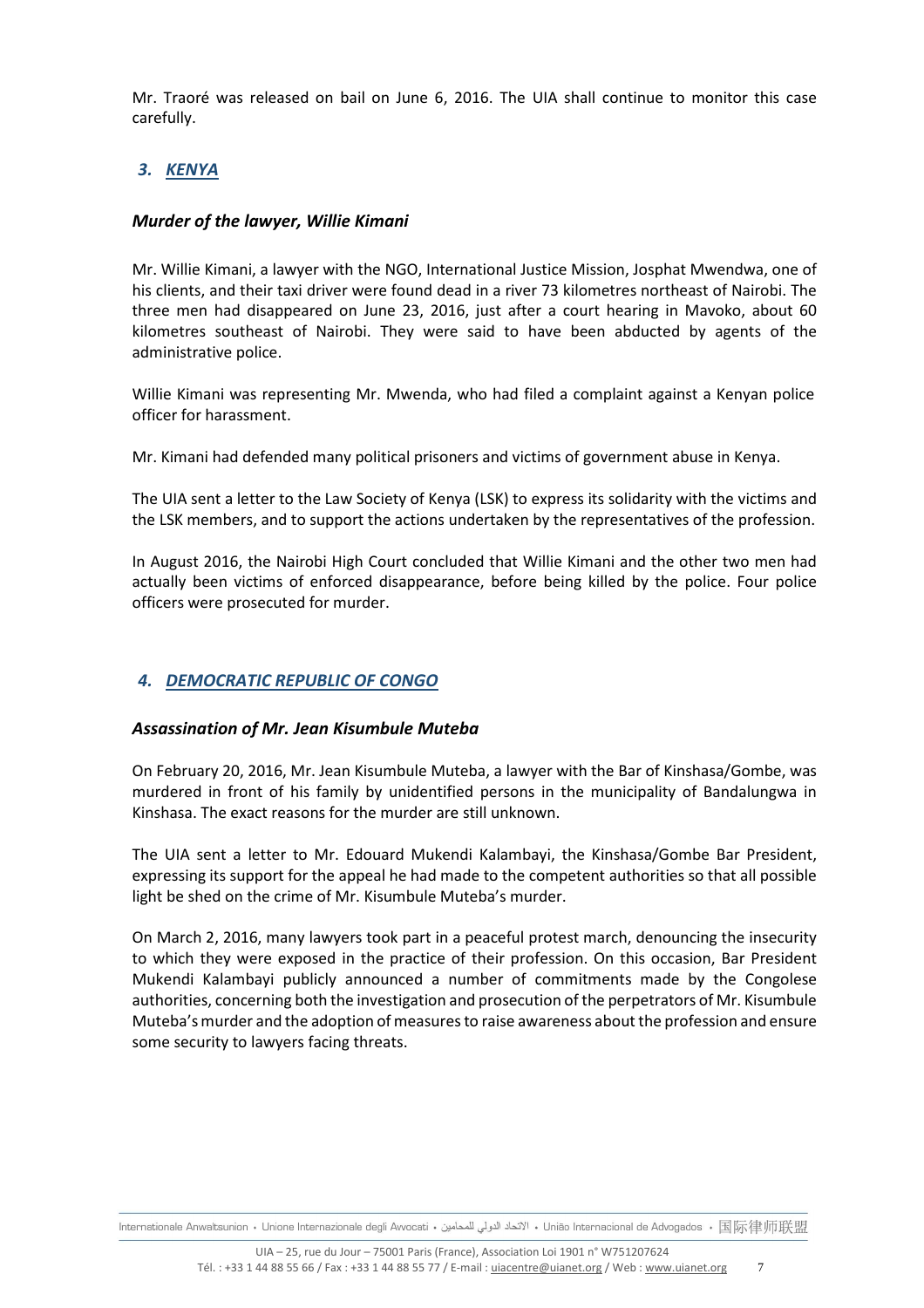# *AMERICAS*

# *1. COLOMBIA*

### *Mission to support human rights lawyers: Colombian Caravana*

As it has been doing since 2010, UIA, represented by the lawyer, Max Adam Romero, participated in the 5<sup>th</sup> edition of the *Caravana de Juristas* (Colombian Caravana). The Caravana travelled to Colombia from August 20-28, 2016 to monitor the situation of Colombian lawyers, who continue to be murdered in increasing numbers.

53 delegates from fifteen different nationalities travelled to Colombia and visited the cities of Barranquilla, Bucaramanga, Cali, Cartagena, Tumaco, Cucuta and Medellin. There, the Caravana met with human rights activists, victims' collectives - sometimes from minority groups - representatives of Colombian official bodies and national and foreign authorities to assess the human rights situation in the country, paying special attention to the difficulties faced by the legal profession. The issue of prison conditions was also a focus of the visit. The context in which the 2016 Caravan took place was of additional interest in light of the peace agreement that had been negotiated with the FARC.

The UIA's representative, Mr. Romero, was assigned to the town of Tumaco, in south-western Colombia, near the border with Ecuador. Several issues were raised in the course of the various meetings held. Among them were the following:

- The shortcomings of the system of protection set up by the institutions.
- The lack of resources invested in the justice system, which was functioning at a slow pace and where overworked staff often worked under external pressures.
- The widespread distrust of the victims by the authorities and government institutions, resulting, in particular, from a very high rate of impunity and the fact that even when proceedings did take place, the conviction rate was very low.
- The growing number of internally displaced persons fleeing growing violence from illegal armed groups.
- The details of the violence suffered by vulnerable groups and minorities.
- Deplorable prison conditions, where convicts and defendants are mixed together, overcrowded cells, and pre-trial detentions that can last more than four years.
- Drug trafficking as a social model of success for a portion of the population.
- The peace agreement that unfortunately was perceived with suspicion by much of the population.

In Bogotá, the Caravana met with the Colombian authorities, representatives of embassies and the European delegation to inform them of the concerns identified during the regional visits.

To learn more about UIA's participation in the 2016 edition of the Caravana and the conclusions reached as a result of the visit, look for a report available on the UIA website.

lnternationale Anwaltsunion • Unione Internazionale degli Avvocati • الاتحاد الدولي للمحامين • União Internacional de Advogados • 国际律师联盟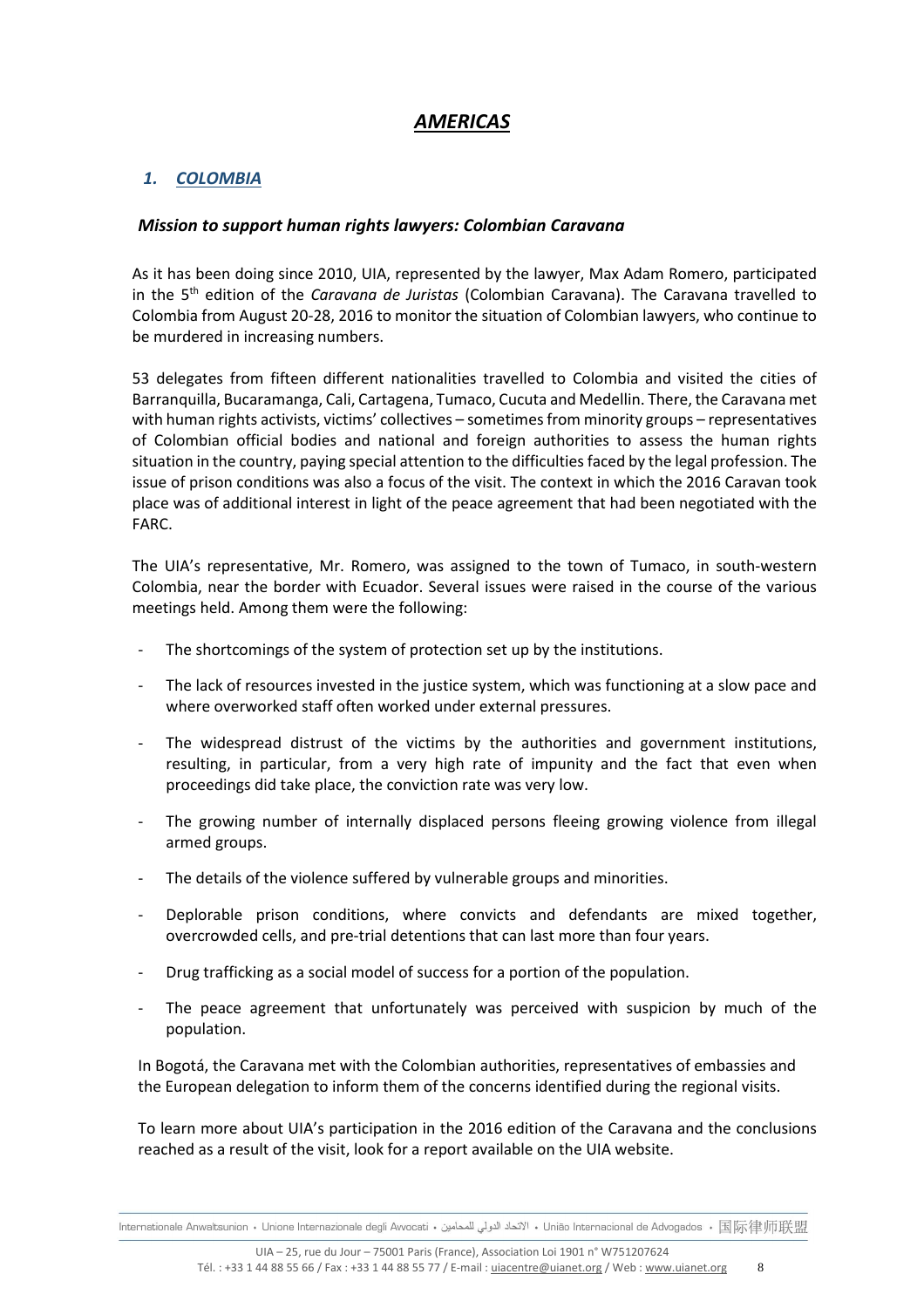# *2. VENEZUELA*

### *Murder of the lawyer, Héctor Sáchez Lozada*

The lawyer, Héctor Sánchez Lozada, was murdered on January 22, 2016 in the city of Maturin in Monagas state. He was on his way to visit one of his clients. To date, the perpetrators and motive for the murder remain unknown.

Mr. Sánchez Lozada was a lawyer and human rights defender and was part of the National Human Rights Commission of the National Federation of Bar Associations of Venezuela.

# *ASIA*

# *1. SAUDI ARABIA*

### *Arrest and detention of Waleed Abu Al Khair (also see above, Point I, B)*

On July 6, 2014, Waleed Abu Al Khair was sentenced to 15 years in prison (including a 5 year suspended sentence) for, in particular, "attempting to overthrow the State and the authority of the King"; "criticism and insults against the judicial system" and "gathering of international organisations against the Kingdom." The suspension was removed by a subsequent decision, and on February 15, 2015, the Riyadh Specialised Court of Appeal upheld his sentence.

During his detention, Waleed Abu Al-Khair has been transferred repeatedly, and is now in a prison far from his family. He has been deprived of sleep, placed in solitary confinement and has had difficulty communicating with the outside world, including with his lawyer. On June 7, 2016 he began a hunger strike to protest against his prison conditions. Five days later, he stopped the protest measures after the prison officials promised some improvements, including granting him access to the hospital and the right to visit the prison library daily.

The arbitrary nature of Waleed Abu Al-Khair's detention was confirmed by the United Nations Working Group on Arbitrary Detention in November 2015.

# *2. CHINA*

 $\overline{a}$ 

#### *"709 Crackdown"*

Since July 9, 2015, hundreds of lawyers, jurists and law firm staff, , all committed to human rights, were arrested and/or detained by police in several Chinese provinces *(the "709 Crackdown<sup>6</sup> )*.

The arrests followed that of Mrs. Wang Yu, a lawyer with the Fengrui Law Firm in Beijing. Mrs. Wang Yu's husband was also arrested on July 9. Practicing commercial law at the beginning of her legal career, Mrs. Wang Yu has been actively involved in the defence of politically sensitive cases and several victims of human rights violations, including members of vulnerable groups such as women, children, migrant workers, disabled people and ethnic and religious minorities. Before her arrest, she had been the subject of threats and frequent assaults by the police authorities.

<sup>&</sup>lt;sup>6</sup> For more information, refer to the reports of the association, China Human Rights Lawyers Concern Group http://www.chrlawyers.hk/en/content/%E9%A6%96%E9%A0%81

Internationale Anwaltsunion • Unione Internazionale degli Avvocati • الاتحاد الدولي للمحامين • União Internacional de Advogados • 国际律师联盟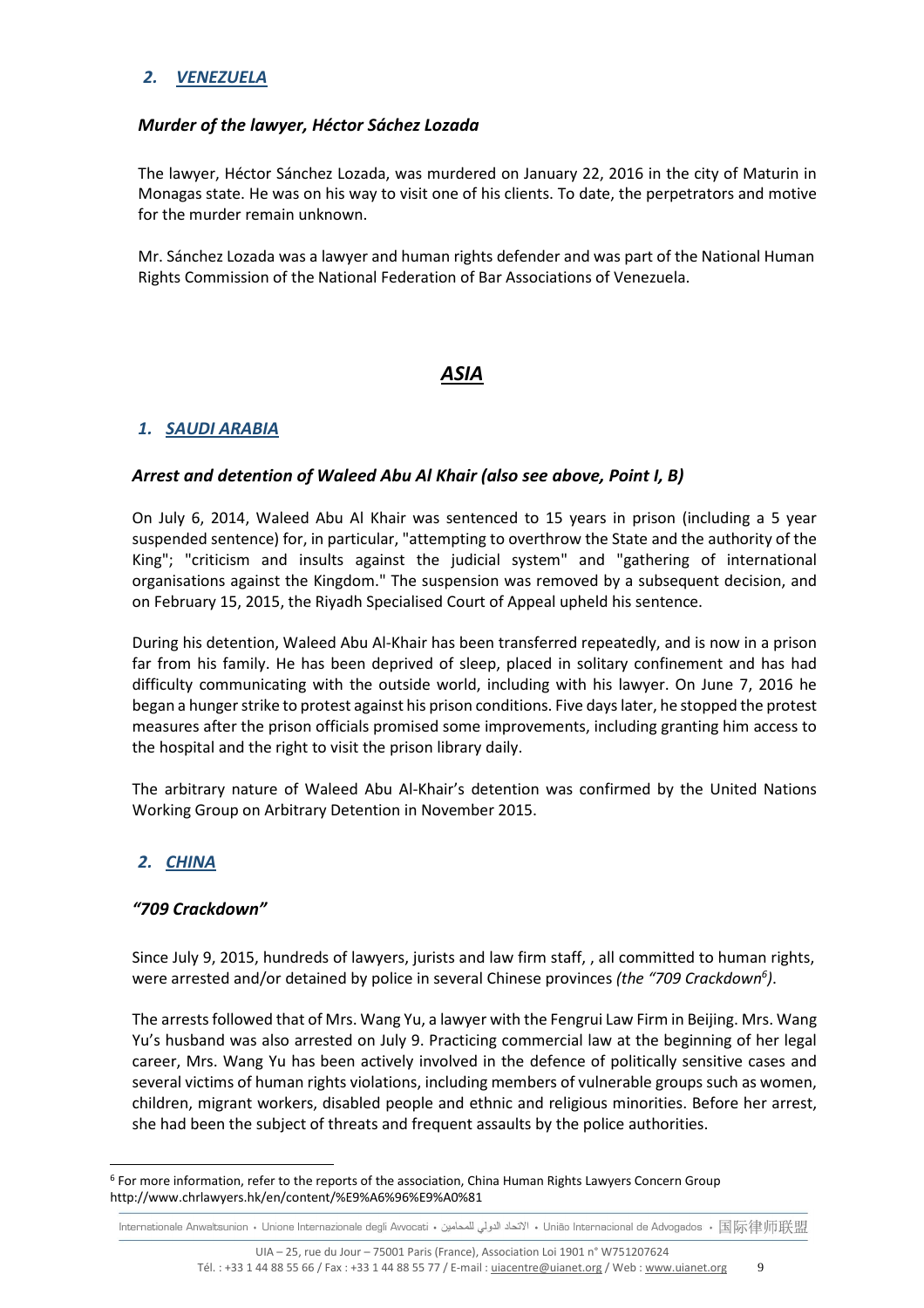More than 100 Chinese lawyers wrote a joint letter to protest Mrs. Wang's disappearance. Some of these lawyers, as well as her colleagues from the Fengrui Law Firm in Beijing, were then also arrested, including Mr. Zhou Shifeng, the Fengrui Law Firm's Director.

A total of 319 lawyers and activists have been taken in for questioning, arrested, detained, harassed, placed under a travel ban and/or subjected to various forms of custody since then.

From the start of the interrogations of these lawyers, the UIA has mobilised itself to strongly support them, meeting with Chinese lawyers in exile, prompting human rights defence lawyers to share their experiences with its members, supporting the candidacy of Mrs. Wang Yu for the Ludovic Trarieux Prize and co-signing emails, some of which have been widely covered by the media.



In June 2016, Mrs. Wang Yu, who had become the emblem of the "709 Crackdown", was designated the winner of the 2016 Ludovic Trarieux Prize and, most recently, the American Bar Association's Human Rights Award.

On August 1, 2016, the Chinese and Hong Kong media mentioned that the Chinese lawyer, Wang Yu, had been released on bail, but this information could not be verified.

Moreover, in an "interview" broadcast the same day by a Hong Kong television station, Mrs. Wang Yu expressed her regrets and apologised in particular for the activities she had undertaken in the Fengrui law firm, the critical comments she had posted on her blog and the interviews she had granted to the foreign press.

She also refused the Ludovic Trarieux Prize because, according to her statements, she could not acknowledge this award, which would be used to harm the reputation of the Chinese government. Relatives of some of the activists and lawyers arrested during Crackdown 709, however, said that they believed that Mrs. Wang's statements were the result of pressure from the Chinese authorities. The Trarieux Prize Jury also expressed doubts about the sincerity and freedom of the statements made by the lawyer and decided to maintain the award to Mrs. Wang.

#### *Situation of Mr. Zhou Shifeng*

On August 4, 2016, Mr. Zhou Shifeng was given a seven-year prison sentence for "subversion against the State", after a trial that lasted less than a day before the People's Court of Tianjin No. 2 in northeastern China. Despite the presence of 40 people at the hearing, neither his family nor the lawyer he had freely appointed were able to attend. According to press reports, Mr. Zhou Shifeng pleaded guilty, thanked the prosecutors and said he would not appeal.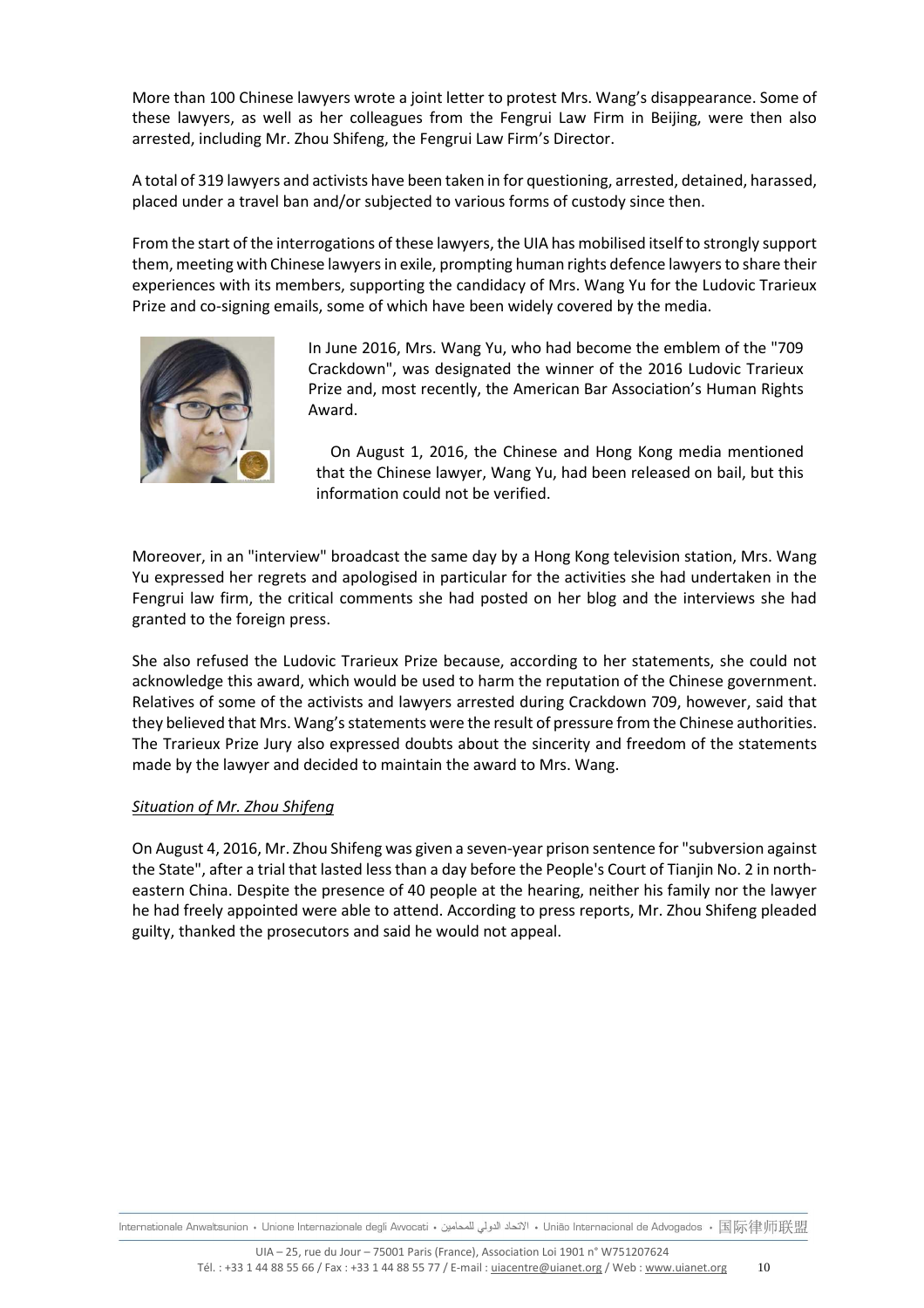# *3. EGYPT*

# *Mahienour El-Massry and other human rights activists*



The 2014 Ludovic Trarieux Prize winner, Ms. El-Massry is a human rights activist and lawyer, wellknown for her unwavering commitment to the respect of fundamental rights and freedoms under all the regimes that have succeeded in recent years in Egypt.

She was released on August 13, 2016 after serving a sentence of 15 months in prison.

The UIA, along with other professional lawyers' organisations, is currently preparing a mission to Egypt to support Mahienour El-Massry and other Egyptian lawyers who have been arrested, prosecuted and/or banned from leaving the country because of their human rights related activities.

Among them is the lawyer, Malek Adly, a specialist in human rights, the Director of the Lawyers Network within the Egyptian Centre for Economic and Social Rights (ECESR) and the founder of the Front for the Defence of Egyptian Protestors, a group consisting of 34 organisations and several lawyers, who inventory the illegal practices perpetrated by police forces against peaceful protestors. Mr. Adly was arrested on May 5, 2016 in Cairo, accused of having attempted to overthrow the regime after calling for protests against abuses and crimes committed by security forces, the policies of the regime in power and the handing over of two islands in the Red Sea to Saudi Arabia in April. He was released at the end of August after more than three months of solitary confinement. Lawyers Haitham Mohamedein and Sayed El-Banna, were also detained within the framework of protests.

# *4. UNITED ARAB EMIRATES*

#### *Arrest and detention of Dr. Mohammed al Roken*

Dr. Mohammed al-Roken is an eminent professor and a lawyer specialising in human rights defence. He was arrested by the security forces on July 17, 2012 while en route to report the disappearance of his son and son-in-law. He was detained in a secret location where he was tortured and ill-treated.

His arrest is one in a wave of mass arrests of lawyers, teachers and students -- all activists demanding constitutional reforms and a greater participation of citizens in politics.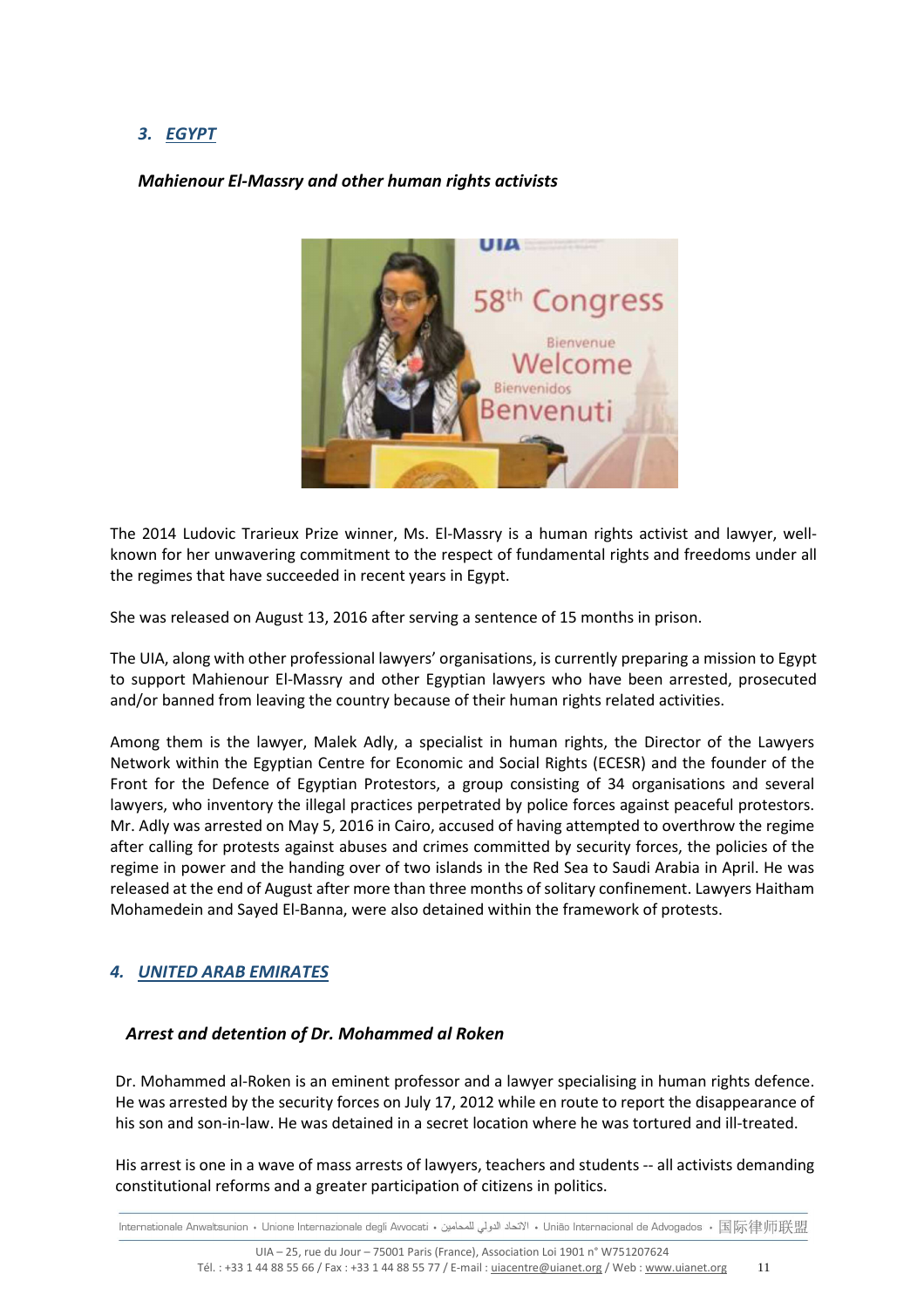On July 2, 2013, as part of a mass trial of 94 activists, which came to be known as the "UAE 94", the United Arab Emirates' Federal Supreme Court sentenced Mohammed al-Roken to ten years in prison and banned him from practising his profession, for "forming an organisation aimed at overthrowing the government". Both the detention conditions and the judicial process to which Mr. al-Roken and others of the 94 activists were subjected were extensively criticized, as they did not meet international fair trial standards. It appeared that most of the accused, who were detained in secret locations, were forbidden to contact their lawyers or families. Furthermore, the UAE was alleged to have disallowed the entry of observers during the trial. In addition, the federal Supreme Court's decisions are not subject to recourse.

In 2013, the United Nations Working Group on Arbitrary Detention acknowledged the arbitrary nature of the arrests and asked for the release of Mr. al-Roken and the other detained activists.

Highly engaged in the defence and promotion of human rights, Mohammed al-Roken had already been the target of intimidation and harassment, including judicial harassment. He had been arrested several times and prohibited from leaving the country. He had himself alerted UIA about the human rights situation in his country, and the association had intervened in 2006, on one occasion when he had been arbitrarily arrested.

The authorities have been asked to release Mohammad al-Roken and to refrain from harassing him.

# *5. LEBANON*

# *Assault against the lawyers, Zeinab Dahboul, Zeinab El Hajj, Raed Hamdan and Zaher Azoury*

On February 5, 2016, the lawyers Zeinab Dahboul, Zeinab El Hajj, Raed Hamdan and Zaher Azoury, members of the Bar Council, were attacked by a group of armed individuals. The lawyers were on their way to a General Assembly of Joint Owners at the Inmaa Tower, a residential building in Beirut, representing their clients, having been granted powers of attorney.

The Beirut and Tripoli Bar Associations called for a strike on February 8 in support of their colleagues.

In a press release circulated on February 22, 2016, the UIA condemned the attacks and expressed its solidarity with the Lebanese lawyers.

# *6. MALAYSIA*

# *a) Prosecution of the lawyer, Matthias Chang*

Between June and August 2015, Dato Sri Khairuddin, a former official in the United Malays National Organisation (UMNO) party, along with his lawyer, Mr. Matthias Chang, submitted a report to several Swiss, UK, Singapore and Hong Kong authorities detailing acts of corruption involving the Prime Minister. This case is known in Malaysia as "1Malaysia Development Berhad" (1MDB).

On September 18, Mr. Khairuddin was arrested in the course of an inquiry into activities deemed "prejudicial to parliamentary democracy as being in charge of the application of laws, whereas the case was already being investigated by the Malaysian authorities". He was released five days later. On September 23, he was once again arrested on account of the highly criticised law pertaining to security offences (SOSMA), which authorises detention up to 28 days without any judicial controls and which precludes any form of bail.

lnternationale Anwaltsunion • Unione Internazionale degli Avvocati • الاتحاد الدولي للمحامين • União Internacional de Advogados • 国际律师联盟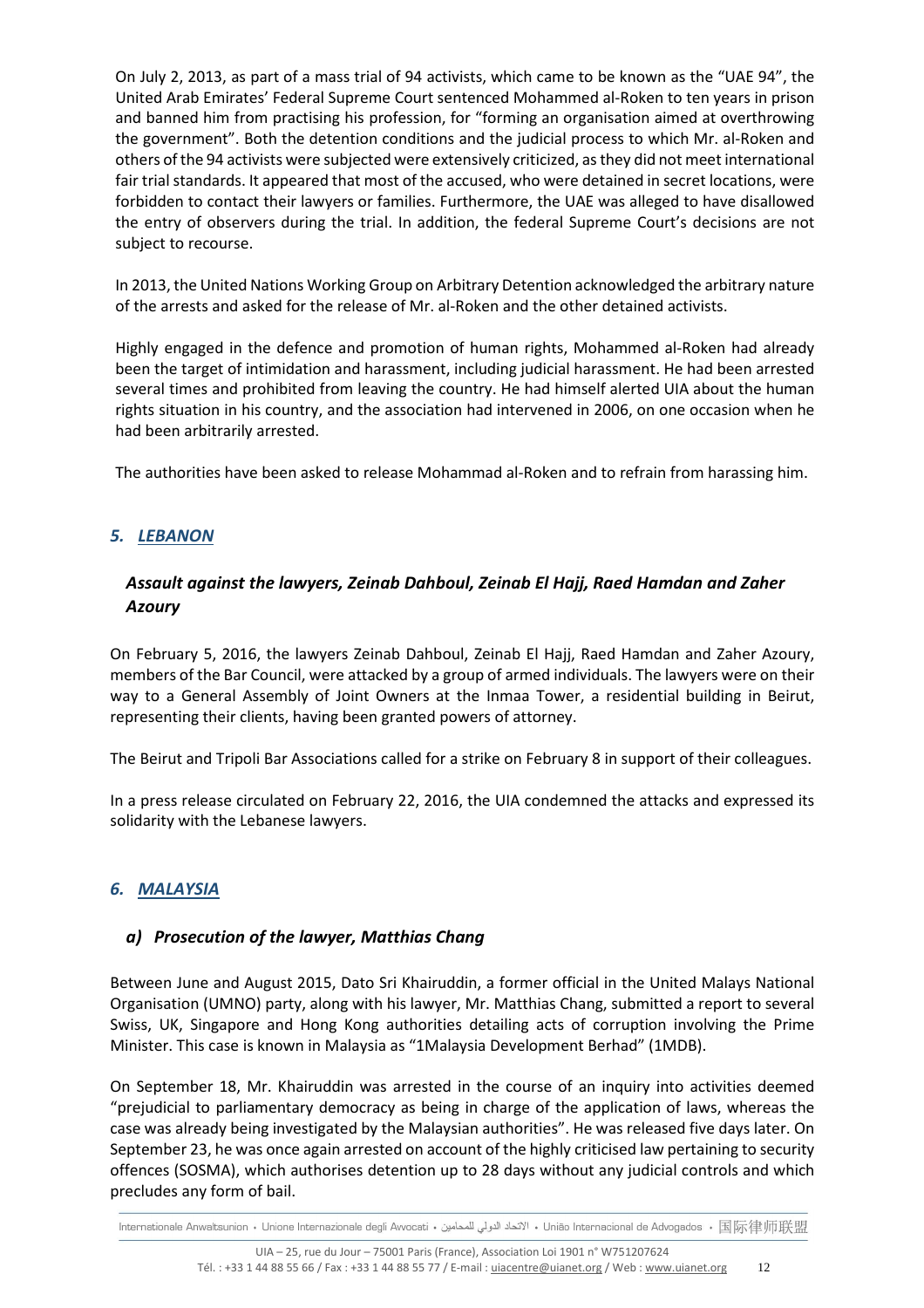Mr. Chang was also arrested on October 8 despite his repeated statements that he had accompanied Khairuddin solely as his attorney.

On October 12, Mr. Chang and his client were charged by the High Court with attempts to sabotage the Malaysian financial and banking systems by virtue of Article 124L of the Penal Code. They face up to 15 years of imprisonment.

On November 18, the Kuala Lumpur Magistrates Court decided that SOSMA could not be applied to offences under Art. 124L. The two lawyers were therefore released on bail. However, the prosecutor appealed the decision.

The UIA wrote several times to the Malaysian authorities to express its concern about the prosecution of Mr Chang based solely on the legitimate exercise of his profession. It requested that the Malaysian Bar Association act on its behalf as an international observer in the various hearings during the appeal proceedings.

# *b) 1976 Legal Profession Act (LPA) Reform Bill*

 $\overline{a}$ 

On April 6, 2016, during the Dewan Rakyat's (Chamber of Representatives) session, one of the parliamentarians suggested that the Public Prosecutor should be automatically appointed as the President of the Malaysian Bar Council.

This parliamentarian is known for his criticism of the Bar Association and his appeal to the government for greater control over it.

The Malaysian Bar Association, very committed to the protection of the Rule of Law, criticised several laws and policies adopted by the government, such as the 1948 Sedition Act, as being prejudicial to human rights. In March, the Bar Association also adopted a motion<sup>7</sup> calling for the resignation of the Public Prosecutor for his improper handling of the "1MDB" case (see above).

At the end of May 2016, the President of the Malaysian Bar, Mr. Stephen Thiru, alerted the profession about the risks they face in light of the proposed reform of the 1976 Legal Profession Act, which will be discussed at the next parliamentary session (October-November 2016). The following reforms have been proposed:

- The inclusion of two government representatives appointed by the Legal Affairs Ministry in the Bar Council.
- A significant increase in the quorum required by the General Assemblies, which would raise serious, including logistical, problems with regard to holding meetings and taking decisions.
- The power of the Legal Affairs Ministry to regulate the Malaysian Bar Association's elections.
- Other reforms concerning the Bar Council's election process, such as the exclusion of voting by correspondence and restrictions in terms of the eligibility of some individuals within the Bar Council or its Bar Association.

<sup>&</sup>lt;sup>7</sup> On March 31, the secretary of the Malaysian Bar Association, Ms. Karen Cheah Yee Lynn and the lawyers, Charles Hector, Francis Pereira and Shanmugam Ramasamy, members of the Bar Council, were taken in for questioning in the context of an inquiry opened against them pursuant to Article 4 (1) a) of the 1948 Sedition Act. regarding the presentation of the motion.

Internationale Anwaltsunion • Unione Internazionale degli Avvocati • الاتحاد الدولي للمحامين • União Internacional de Advogados • 国际律师联盟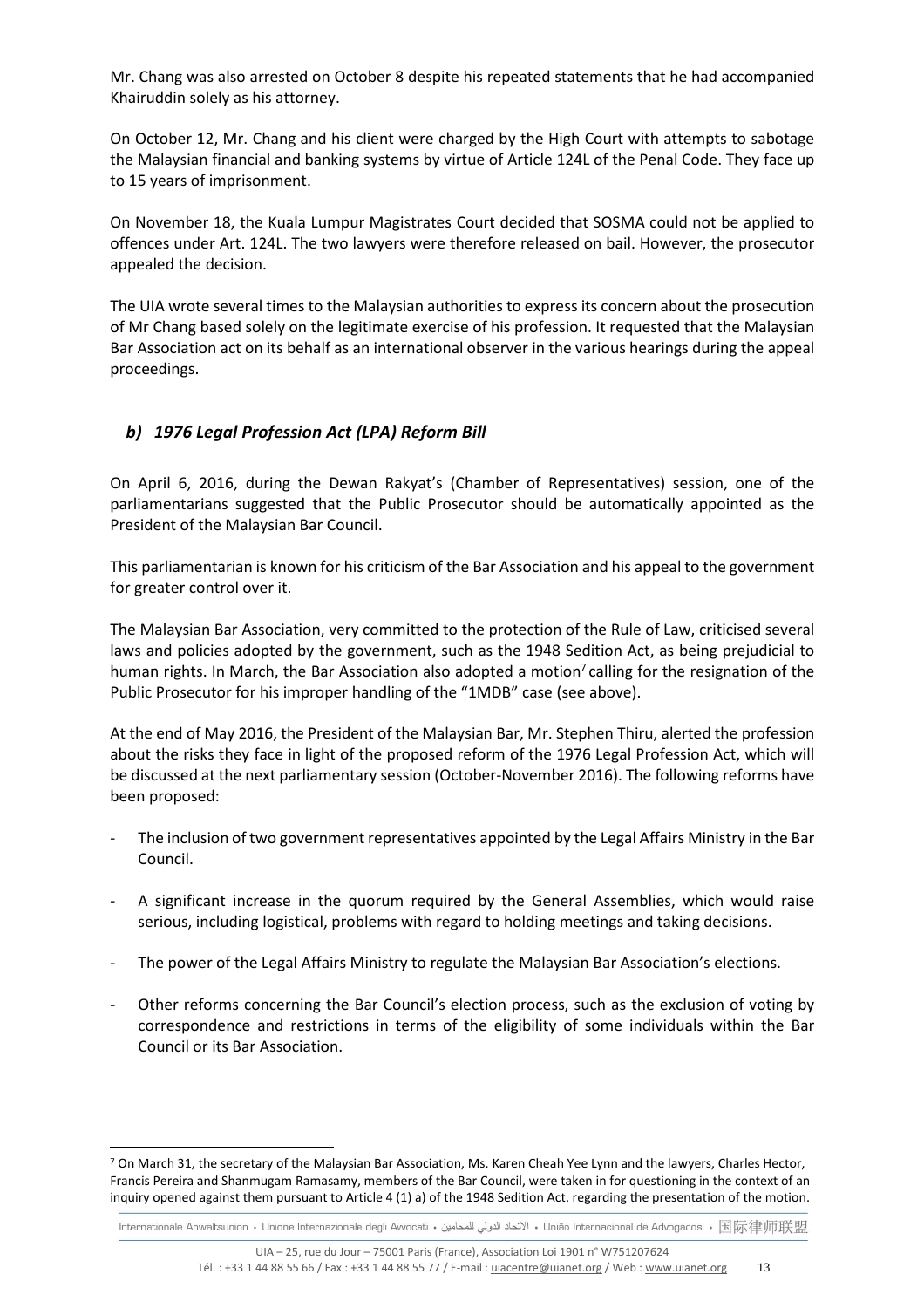The UIA communicated its concerns to the Malaysian authorities with regard to the reforms proposed and is following the situation closely. It also demonstrated its support of the Malaysian Bar by awarding it the first "UIA Rule of Law Award" at the Budapest Congress.

# *7. MYANMAR*

# *Prosecution of the lawyer, Ms. Khin Khin Kyaw*

Ms. Khin Khin Kyaw is a human rights lawyer and is part of the defence team of 50 students who were arrested when they were participating in the peaceful protests against the National Education Act in Letpadan, Myanmar. On September 15, Ms. Khin Khin Kyaw was accused of causing a disturbance during the legal proceedings against her clients. She faces up to six months of imprisonment, a fine and the revocation of her lawyer's licence.

Her trial began on October 14, 2015 in the Thayawady Township Court and is still ongoing.

The UIA wrote to the Myanmar authorities to express its concern about Ms. Khin Khin Kyaw's situation.

# *8. PAKISTAN*

# *Bomb attack in Baluchistan*

On August 8, 2016, a suicide attack in front of the Civil Hospital in Quetta, the capital of Baluchistan province, caused at least 70 deaths and wounded about a dozen others.

At the time of the attack, about 200 persons, including many lawyers and journalists, were gathered together in front of the hospital's Emergency area to collect the body of Bilal Anwar Kasi, a resident and member of the Baluchistan Bar, who had been shot dead a few hours earlier.

As a sign of protest, lawyers boycotted the courts for seven weeks. The Bar Leader, who is a lawyer in the Baluchistan Supreme Court, announced that he intended to adopt new measures to protest against the failures by the authorities to investigate the attack.

In a press release circulated on August 9, the UIA condemned the attack, expressing its solidarity with Pakistan's community of lawyers and particularly the Baluchistan Bar Association.

# *9. VIETNAM*

# *Situation of the lawyer, Nguyen Van Dai*

On December 16, 2015, Mr. Nguyen Van Dai, a human rights lawyer and co-founder of the Human Rights Committee of Vietnam, was arrested in Hanoi for activities against the State pursuant to Article 88 of the Vietnamese Penal Code, for "propaganda against the Socialist Republic of Vietnam". The arrest took place when he was preparing to meet the delegates of the European Union in Hanoi for the EU-Vietnam dialogue on human rights, on the day after he was attacked by about 20 masked men. He is still being detained in a secret location.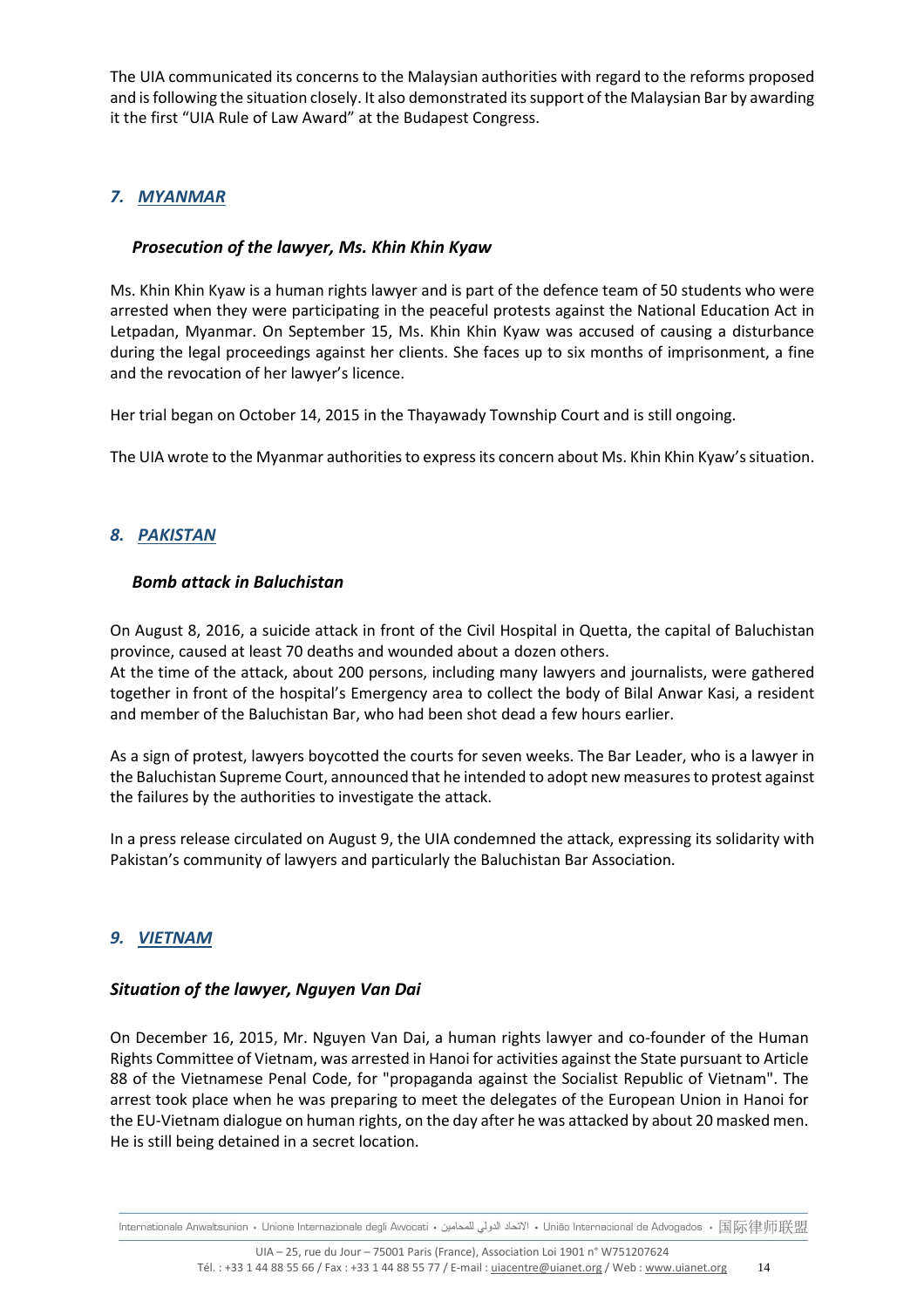The UIA sent a letter to the Vietnamese authorities, expressing its grave concern about the lawyer's arrest and will continue to follow the case closely.

In 2007, Mr. Van Dai was previously arrested for "propaganda against the State" and spent four years in prison and then another four years under house arrest. Mr. Van Dai had been actively supported by UIA even then, along with Le Thi Cong Nhan, both of whom had been prosecuted together and sentenced at the end of the same trial.

# *EUROPE*

# *1. FRANCE*

# *a. Summons to the lawyers, Julien Brel and Benjamin Francos, of the Toulouse Bar Association*

On March 7, 2016, the lawyers, Julien Brel and Benjamin Francos, were summoned by the *Inspection générale de la police nationale* (*IGPN –* General Inspectorate of the National Police) in the context of an inquiry initiated after a complaint was filed by the police for "rebellion and false accusation".

The two lawyers, along with over ten other colleagues, had reported that they had been victims of "blows by the baton and squirts of tear gas" while they were protesting in front of the *Palais de Justice* (law courts) on October 22, 2015. During the investigation, Mr. Brel and Mr. Francos had formally identified two policemen as having perpetrated the violence.

The UIA has written to the Bar Leader, Anne Fauré, to express its support, as well as to all Toulouse lawyers.

#### *b. Questioning and disciplinary proceedings against Mr. Bernard Ripert*

The lawyer, Bernard Ripert, was taken in for questioning on May 23, 2016 from his residence in Détrier, Savoy upon the order of Grenoble's Public Prosecutor.

The interrogation seems to have been ordered as he had not responded to a summons to the police headquarters in relation to proceedings against him, allegedly for having "prevented the exercise of justice" and for "threats or act of intimidation against a magistrate in order to influence his conduct in the exercise of his duties". He had been accused of intending to intimidate a magistrate in the Court of Appeals, who was in charge of ruling on a case of disciplinary action against him.

At the Prosecutor's request, Mr. Ripert was examined in the evening of May 23 by a psychiatrist who was of the view that the lawyer should be institutionalised. Mr. Ripert began a hunger strike to protest against this measure. His release from the hospital was finally signed on May 25.

The UIA had sent a letter to the French authorities deploring the disproportionate and outrageous nature of the treatment meted out to Mr. Ripert during his arrest by the police and Grenoble's Public Prosecutor's Office. The French Ministry of Justice responded that Mr. Ripert's rights had been respected.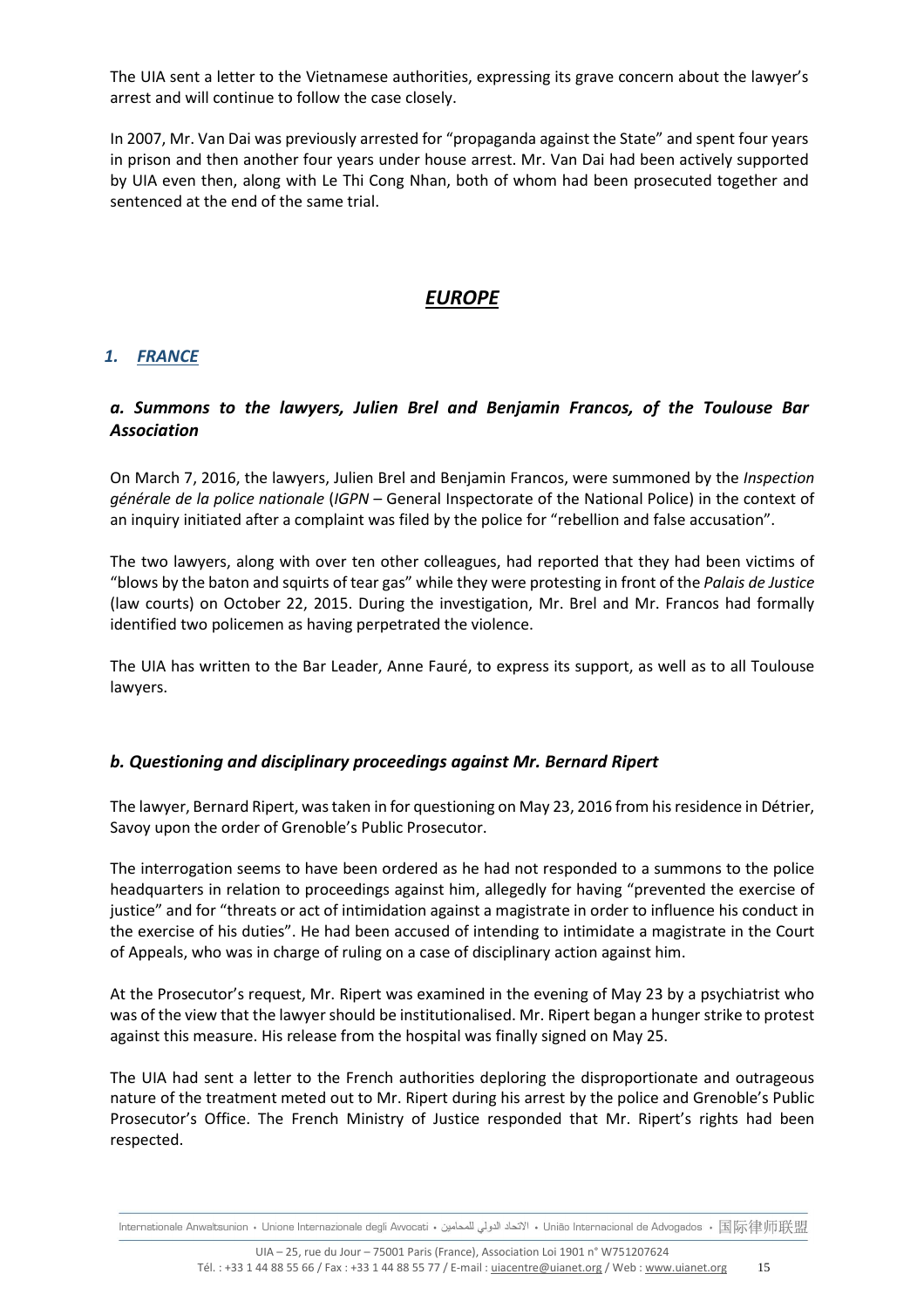Mr. Ripert was acquitted in May by the regional disciplinary council, ruling on the previous prosecution against Mr. Ripert arising from his alleged representation of a client during the period when he was suspended from practicing law. The Public Prosecutor appealed this decision. On June 23, 2016, Grenoble's Court of Appeals disbarred Mr. Ripert for a period of three years, with a one-year suspended sentence.

# *3. ROMANIA*

# *Arrest of the lawyer, Robert Rosu*

On December 9, the National Anti-Corruption Office conducted a search of the Ţuca Zbârcea & Asociaţii law offices in Bucharest. Although the objects indicated in the warrant were handed over voluntarily, the search was nonetheless conducted. Personal objects as well as storage devices with data that was unrelated to the inquiry also were seized. The Prosecutor was not present at the time of the search, in violation of Art. 35 of the 51/1995 Act.

The next day, Mr. Robert Rosu, one of the law firm partners, was arrested. He was accused of having established a criminal enterprise, trading favours and money laundering. The acts leading to the proceedings were manifestly linked to the prosecution initiated against one of his clients and concerned acts obviously pertaining to his capacity as the legal adviser. Hence, this was the result of identifying the lawyer with his client's activities, in the course of the exercise of the lawyer's duties.

As this case was submitted to it, the UIA wrote to the Romanian authorities to remind them in particular of the principles applicable to searches of law firms, as well as the principle prohibiting any identification of a lawyers with his client or with a client's case in the exercise of the lawyer's professional duties.

On February 2, 2016, the Brasov Court of Appeals decided to uphold Mr. Rosu's house arrest.

# *4. TURKEY*

# *a. Murder of Mr. Tahir Elçi, Diyarbakir Bar Leader*

Mr. Tahir Elçi, the Diyarbakir Bar Leader and a human rights activist, was shot dead on Saturday November 28, 2015 shortly after a press statement in the Central Sur district in Diyarbakir, calling for peace and reconciliation.

Mr. Tahir Elçi was the main lawyer for numerous cases associated with the Kurd issue and had represented several victims of serious human rights violations in the European Court of Human Rights. As the Bar Leader, he had also conducted exploratory missions on the curfews imposed in several cities in South-East Turkey and documented the human rights violations perpetrated by the security forces against civilians.

In October 2015, Mr. Elçi was briefly arrested in relation to an inquiry initiated by a Turkish prosecutor regarding the "dissemination of PKK propaganda." Mr. Elci had made statements on a Turkish television programme that the Kurdistan Workers Party (PKK) was not a terrorist organisation but an armed political movement that had sometimes committed terrorist acts.

The UIA had protested against the irregularities in the proceedings that had marred Mr. Elçi's arrest and the serious threat that the proceedings posed for the freedom of expression.

Internacional de Advogados • 国际律师联盟 • الاتحاد الدولي للمحامين • União Internacional de Advogados • 国际律师联盟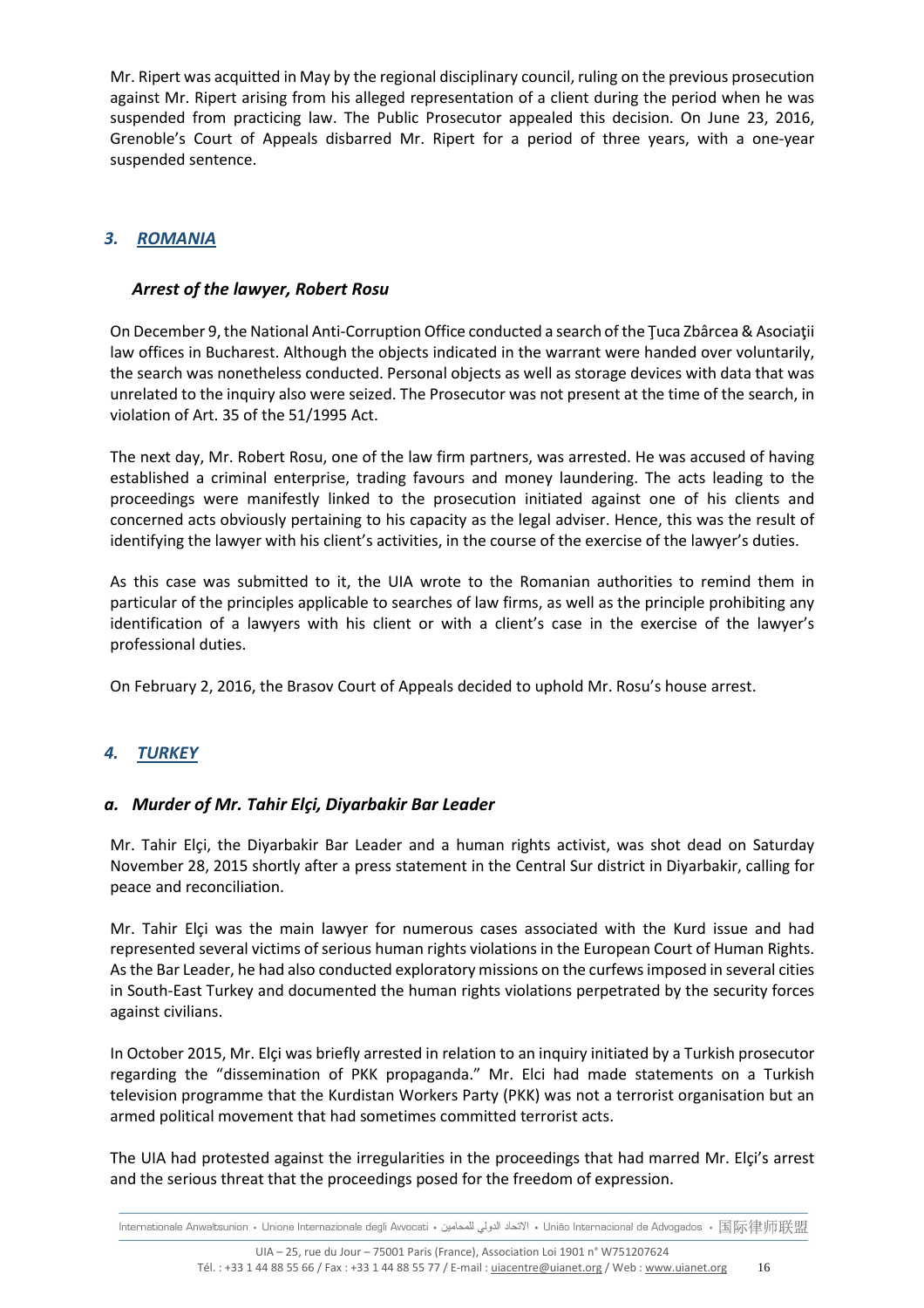Mr. Elçi's murder was unanimously condemned within the profession, which asked the authorities for an independent and impartial inquiry*.*

# *b. Prosecution of lawyers, members of the Lawyers' Association for Freedom (Ozgurlukcu Hukukcular Dernegi – OHD)*

On March 16, 2016, the lawyers, İrfan Arasan, Hüseyin Boğatekin, Şefik Çelik, Adem Çalışçı, Tamer Doğan, Ramazan Demir, Mustafa Ruzgar, Ayşe Acinikli, and Ayşe Gösterişlioğlu were arrested. Their homes were searched by the police as part of anti-terrorist operations, which targeted over 80 persons in several cities of Turkey.

Along with others, these lawyers were to defend 46 lawyers prosecuted for their participation in the defence of the Kurdistan Workers Party (PKK) leader, Abdullah Öcalan.

They were accused of "being part of an illegal organisation", apparently in association with acts going back to the period between 2011 and 2014. The lawyers were questioned on interviews they had given to the media, petitions filed before the ECHR and visits made to their clients. It was alleged that the authorities did not reveal the exact grounds for prosecution.

Between March 18 and 19, the OHD lawyers were finally released after the court determined that the evidence presented was insufficient and that the detention seemed disproportionate.

On March 22, a ruling was made on the prosecutor's appeal, ordering the arrest of Hüseyin Boğatekin, Ayşe Gösterişlioğlu, Ayşe Acinikli and Ramazan Demir. The first two were released on April 1 by rder of the Court of Appeal. Ayse Acinikli and Ramazan Demir were released only recently, September 8, but the ban on travel outside the country was upheld.



The UIA intervened several times in the case of the lawyers who were OHD members, reminded the Turkish authorities of their international obligations and asked them for explanations. It also closely followed the proceedings and sent observers. It invited its members to join in with the actions initiated in support of the lawyers being prosecuted, by expressing their concern to the Turkish authorities and sending a post card to the lawyers, Ayse Acinikli and Ramazan Demir, in their places of detention.

# *c. Prosecution of the lawyer, Saliha Sera Kadigil*

The Union of Turkish Bar Associations (UTBA) referred to the UIA the case of a lawyer, Saliha Sera Kadigil, sentenced to 1 year and 9 months of imprisonment for "having insulted the President" pursuant to Article 299/1 of the Penal Code.

According to the information sent by the UTBA, the events related to the Attorney Act and not the Penal Code. In fact, the lawyer was being accused for comments that she was alleged to have made in the  $3<sup>rd</sup>$  Civil Court for Intellectual and Industrial Rights of Istanbul in the course of defending one of her clients. The proceedings against Ms. Kadigil therefore constituted an attack on the immunity of defence pleas. Furthermore, it was marred by procedural irregularities.